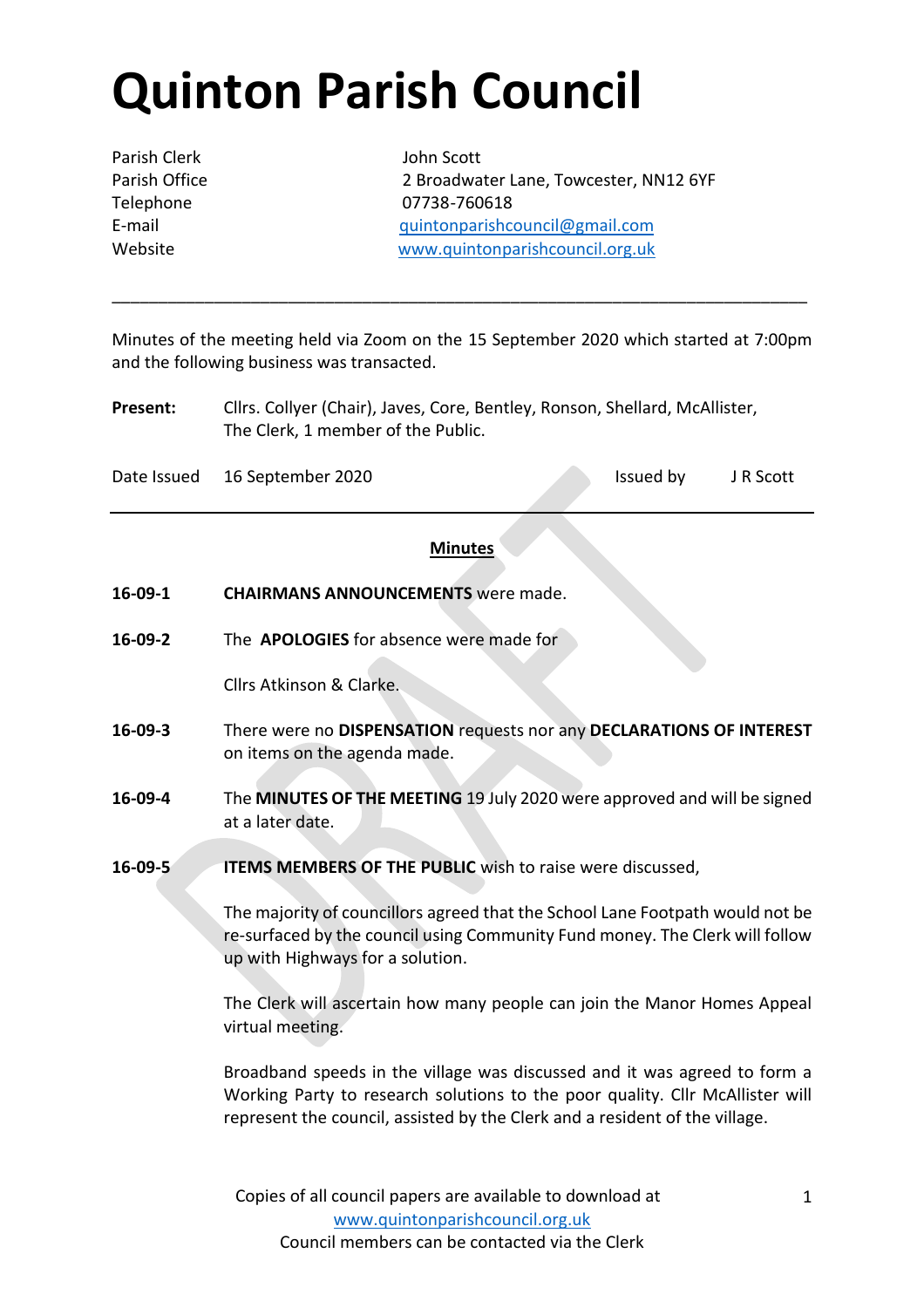Road markings is a concern and the Clerk will record areas where the markings are unsuitable and report them to Highways for improvement.

The odour from the Chicken Farm was discussed and it was agreed that all residents should communicate their distaste directly to Environmental Protection at South Northants Council. The Clerk will advise residents how this can be done via the website, Stop Press and Facebook.

Excessive noise and light pollution form the M1 work were discussed and it was agreed that a formal request from the council be made to Galliford's to ascertain when the work would be finished and if there was any actions they could take to mitigate the problems. The Clerk will follow up on this.

- **16-09-6 COUNTY COUNCILLOR** submitted a report.
- **16-09-7 DISTRICT COUNCILLOR** was not present due to a conflict of meetings.
- **16-09-8 WORKING PARTY REPORTS** were received.
- **16-09-9** The **CLERKS REPORT** was received**.**

#### **16-09-10 PLANNING APPLICATION and DOCUMENTS.**

Manor Oak Appeal was discussed.

The final statement is being worked on and may include some additional information which will be distributed at a later date.

The Clerk to gather information on the local schools in particular to ascertain if they are over or under subscribed.

Clerk to ascertain how many people if any can join the virtual meeting.

Cllr Shellard advised that a note was delivered to Lower Farm regarding the new / old entrances, no response to date.

Cllr Bentley also advised that under planning regulation SNC would not permit dual entrances to one property.

- **16-09-11** The proposed **ANPR** camera location was discussed and it was **RESOLVED** that the council would not object to this placement on the understanding there is no cost to the village.
- **16-09-12** The **FINANCIAL REPORT** for the 5 months to the end of August was reviewed and it was **RESOLVED** to accept the report, and it was **RESOLVED** to approve the attached payments was given.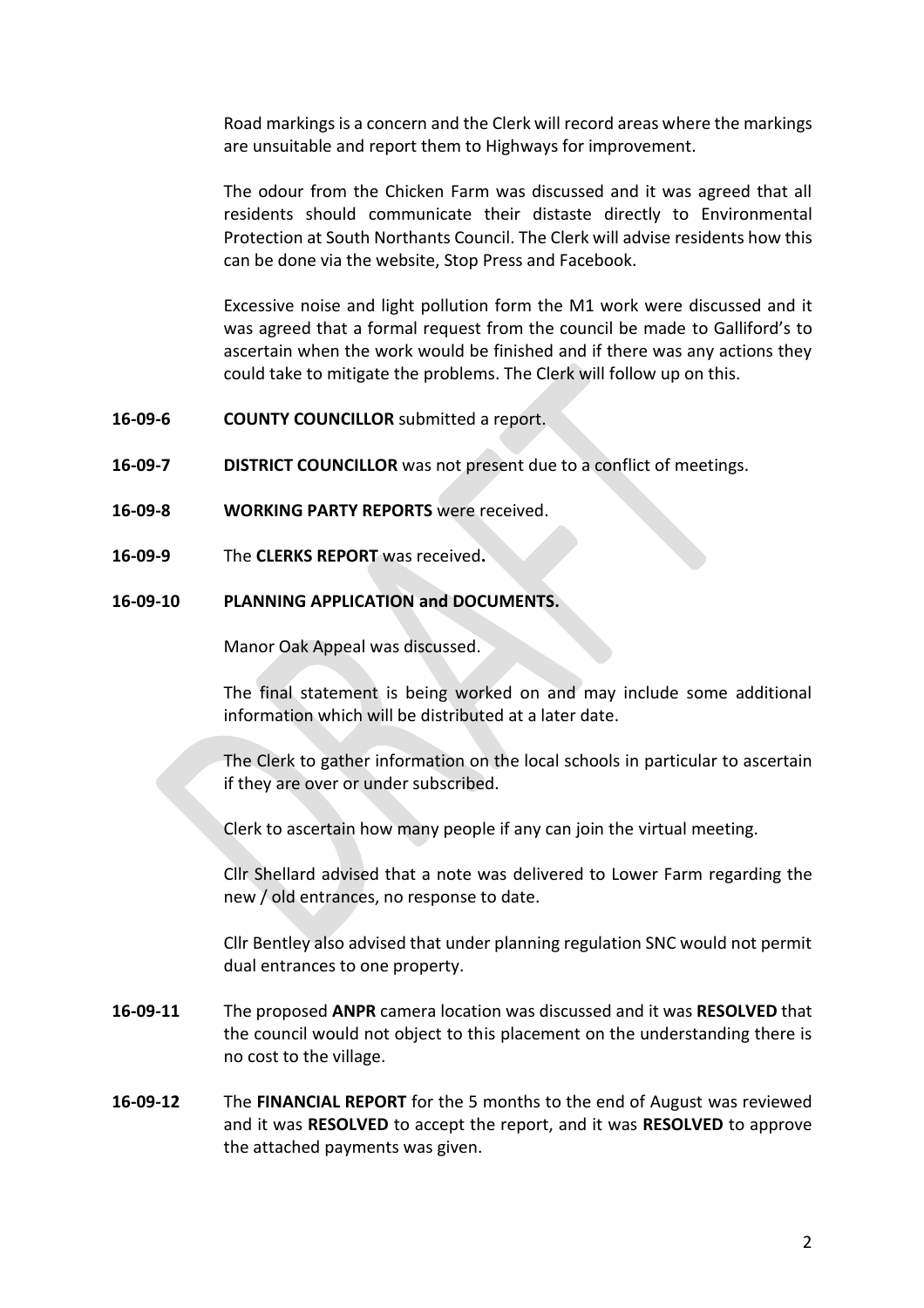# **Quinton Parish Council**

Parish Clerk John Scott

Parish Office 2 Broadwater Lane, Towcester, NN12 6YF Telephone 07738-760618 E-mail [quintonparishcouncil@gmail.com](mailto:quintonparishcouncil@gmail.com) Website [www.quintonparishcouncil.org.uk](http://www.quintonparishcouncil.org.uk/)

> The Clerks remuneration was discussed, and this will be reviewed in March 2021 and any adjustment made from April 2021.

\_\_\_\_\_\_\_\_\_\_\_\_\_\_\_\_\_\_\_\_\_\_\_\_\_\_\_\_\_\_\_\_\_\_\_\_\_\_\_\_\_\_\_\_\_\_\_\_\_\_\_\_\_\_\_\_\_\_\_\_\_\_\_\_\_\_\_\_\_\_\_\_\_\_\_

### **16-09-13** To discuss the **COMMUNITY FUND.**

Grass verges at the Gateways was discussed and the Clerk will obtain costs for maintaining visibility of the gateways during those periods when the Highways do not cut back the foliage. Highways approval will be sought to confirm this is in order.

Christmas Tree proposal was discussed, and the Clerk will follow up on quotation received from Western Power for the electricity supply. It was **RESOLVED** that the purchase of the tree and lighting would go ahead and that a temporary power solution would be implemented.

A further payment of £4,325 is due, ideas for what this should be used for is requested so that the Clerk can apply for the funds.

### **16-09-14** The **ABILITY TRANSPORT** Bus Service will be discussed at a future meeting.

### **16-09-15** To Discuss **CONSULTATION DOCUMENTS** and **COMMUNICATIONS.**

It was agreed that the council would inform the residents of the Green Homes Grant, this will be done via the website, Stop Press and Facebook.

The "Headlands" sign was discussed, and it was agreed that the Clerk will discuss with the Courteenhall Estate to also show some information as to why the sign is there and that the Public Right of Way is not affected.

The NACRE July meeting was discussed, and it was agreed that the Council's contingency plan would be updated and communicated to the residents via the website, Facebook, Stop Press and a leaflet drop.

- **16-09-16** No **OTHER MEETINGS** attended.
- **16-09-17** To discuss **ITEMS FOR THE NEXT MEETING** on 17 November 2020.